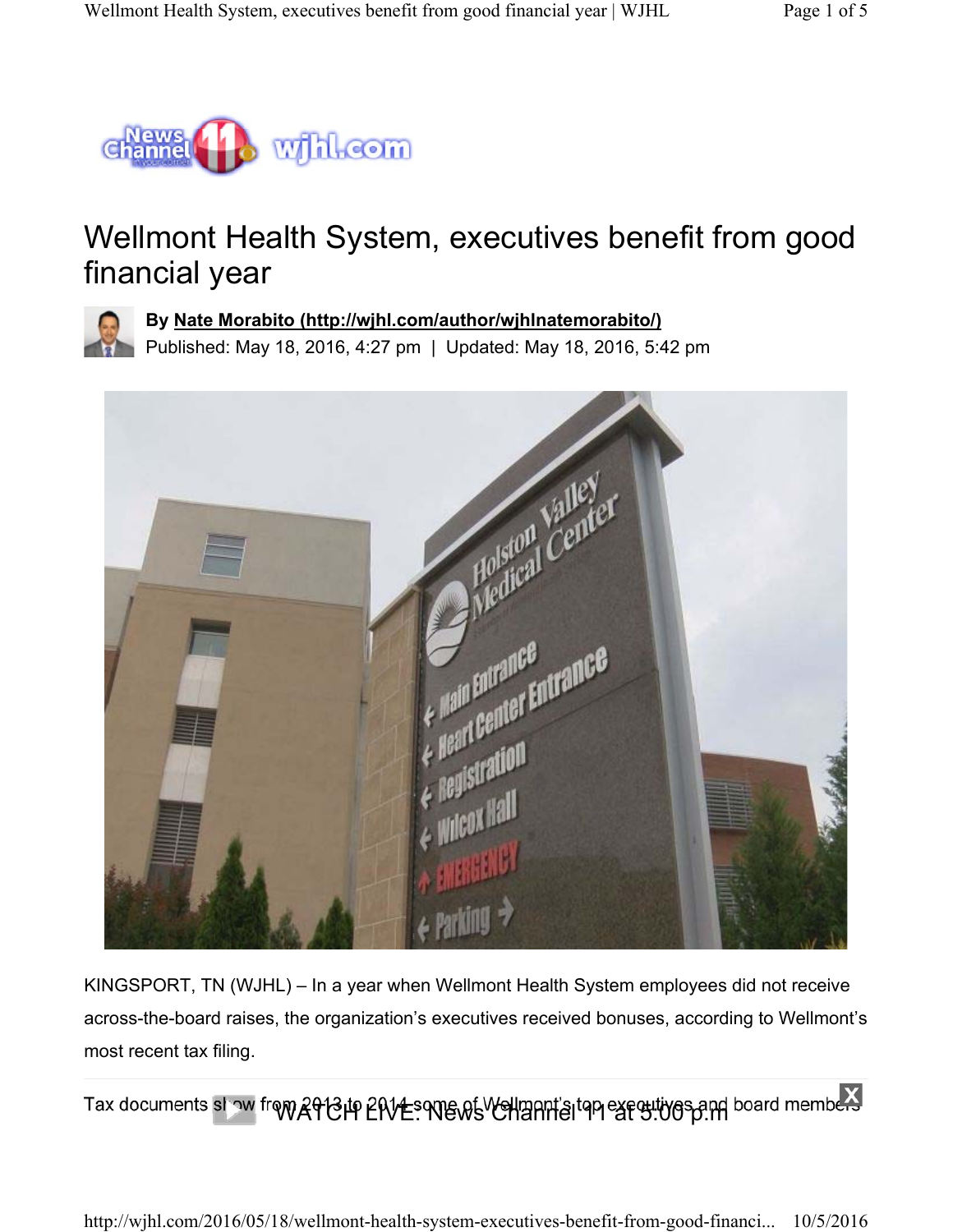were rewarded for the health system's performance, receiving sizeable increases.

According to the public documents, the health system awarded more than \$1 million in combined bonuses and incentives to its top 16 executives and board members; more than the year before. Eight of those people no longer work for the organization.

| Note. The sum of columns (B)()-(ii) for each listed individual must equal the total amount of Form 990, Part VII, Section A, line 1a, applicable column (D) and (E) amounts for that individual. |                                                                                                       |               |                            |                                     |                             |                                   |                                            |
|--------------------------------------------------------------------------------------------------------------------------------------------------------------------------------------------------|-------------------------------------------------------------------------------------------------------|---------------|----------------------------|-------------------------------------|-----------------------------|-----------------------------------|--------------------------------------------|
| (A) Name and Title                                                                                                                                                                               | (B) Breakdown of W-2 and/or 1099-MISC compensation<br>(6 Rank<br>overseas & autoB (ii)<br>(ili) Othar |               |                            | (C) Retrement and<br>other deferred | (D) Nortauable<br>bonaffix. | (6) Total of columns<br>(0010-001 | IFI Compensation<br>In column (8) reported |
|                                                                                                                                                                                                  | compensation.                                                                                         | compensation. | reportable<br>compensation | compensation                        |                             |                                   | as deferred in prior<br>Form 990           |
| Stanley Gall, MD                                                                                                                                                                                 |                                                                                                       |               |                            |                                     |                             |                                   |                                            |
| Board Member                                                                                                                                                                                     | 549.641                                                                                               | 14,266        |                            | 19,924                              | 19,240                      | 603,485                           |                                            |
| David Thompson, M.D.                                                                                                                                                                             |                                                                                                       |               |                            |                                     |                             |                                   |                                            |
| 2 Board Member                                                                                                                                                                                   | 288,751                                                                                               | 66,310        | 78,500                     |                                     | 16,814                      | 450,375                           |                                            |
| Margaret DeNarvaez (termed 9/16/14)                                                                                                                                                              | 544,420                                                                                               | 265,980       | 1,744,061                  | 58,432                              | 6,909                       | 2,619,802                         |                                            |
| : President/CEO                                                                                                                                                                                  |                                                                                                       |               |                            |                                     |                             |                                   |                                            |
| Tracey P. Moffatt (termed 10/3/14)                                                                                                                                                               | 334,601                                                                                               | 230,000       | 10,774                     | 18,100                              | 6,636                       | 600,111                           |                                            |
| 4 Sr VP & WHS COO                                                                                                                                                                                |                                                                                                       |               |                            |                                     |                             |                                   |                                            |
| Alice Pope                                                                                                                                                                                       | 383,559                                                                                               | 87,632        | 8,670                      | 15,897                              | 23,140                      | 518,898                           |                                            |
| s EVP & CFO                                                                                                                                                                                      |                                                                                                       |               |                            |                                     |                             |                                   |                                            |
| Barton A. Hove                                                                                                                                                                                   | 315,138                                                                                               | 50,000        | 29,775                     | 6,754                               | 19,240                      | 420,907                           |                                            |
| « WHS President & CEO                                                                                                                                                                            |                                                                                                       |               |                            |                                     |                             |                                   |                                            |
| William Showalter (termed 4/17/15)                                                                                                                                                               | 325,000                                                                                               | 67,714        | 622                        |                                     | 17,394                      | 410,730                           |                                            |
| 7 SR VP - Info Tech                                                                                                                                                                              |                                                                                                       |               |                            |                                     |                             |                                   |                                            |
| Hamlin J. Wilson                                                                                                                                                                                 | 293,968                                                                                               | 52,810        | 774                        | 12,365                              | 7,998                       | 367,915                           |                                            |
| s Sr VP-Human Resourc                                                                                                                                                                            |                                                                                                       |               |                            |                                     |                             |                                   |                                            |
| Gary D. Miller                                                                                                                                                                                   | 287,236                                                                                               | 57,296        | 1,656                      | 12,920                              | 6,368                       | 365, 476                          |                                            |
| o Sr VP & Gen Counsel                                                                                                                                                                            |                                                                                                       |               |                            |                                     |                             |                                   |                                            |
| Todd J. Dougan                                                                                                                                                                                   | 248.894                                                                                               | 43,571        |                            | 10,202                              | 19,240                      | 321,907                           |                                            |
| u Sr VP-Finance                                                                                                                                                                                  |                                                                                                       |               |                            |                                     |                             |                                   |                                            |
| Lowell Todd Norris                                                                                                                                                                               | 46.377                                                                                                | 9,222         | 54                         | 2,123                               | 3,622                       | 61,398                            |                                            |
| 11 Sr VP Inst & Sys Adv                                                                                                                                                                          | 185,506                                                                                               | 36,888        | 216                        | 8,490                               | 14,492                      | 245,592                           |                                            |
| Timothy Attebery                                                                                                                                                                                 | 379,628                                                                                               | 66,854        | 414                        | 16,454                              | 17,394                      | 480.744                           |                                            |
| 12 President/CEO-HVMC                                                                                                                                                                            |                                                                                                       |               |                            |                                     |                             |                                   |                                            |
| Greg Neal                                                                                                                                                                                        | 338,462                                                                                               | 62,505        | 8,670                      | 14,502                              | 19,240                      | 443,379                           |                                            |
| 11 President/CEO-BRMC                                                                                                                                                                            |                                                                                                       |               |                            |                                     |                             |                                   |                                            |
| Fred Pelle                                                                                                                                                                                       | 67.899                                                                                                |               | 274                        | 2,576                               | 4.440                       | 75,189                            |                                            |
| u President & CEO Comm                                                                                                                                                                           | 220,691                                                                                               | 35,813        | 9,139                      | 9,294                               | 14,800                      | 289,737                           |                                            |
| David L. Brash                                                                                                                                                                                   | 277.473                                                                                               | 41.832        | 353                        | 12,034                              | 19,250                      | 350,942                           |                                            |
| is Sr VP of Bus Dev                                                                                                                                                                              |                                                                                                       |               |                            |                                     |                             |                                   |                                            |
| Martha Chill                                                                                                                                                                                     | 266,160<br>rei                                                                                        | 42,189        | 1,821                      | 10,150                              | 23,140                      | 343,460                           |                                            |
| to System VP/EMR Dir                                                                                                                                                                             |                                                                                                       |               |                            |                                     |                             |                                   |                                            |

#### (https://mgtvwjhl.files.wordpress.com/2016/05/wellmont-executive-pay-calendar-year-2014.jpg)

According to Wellmont Senior Vice President of System Advancement Todd Norris, Wellmont's board always makes sure Wellmont is a good steward with the organization's money when it comes to executive compensation. He says the system works to recruit the best executives and pays them competitively based on industry standards.

"The executives that work at Wellmont are well-prepared for the jobs that they have," he said. "They bring significant healthcare experience to the table. They're doing the very best that they can, not only to provide the services that our community needs and to advance our health system into the future, but to manage the health system very

effectively." WATCH LIVE: News Channel 11 at 5:00 p.m  $\mathbf x$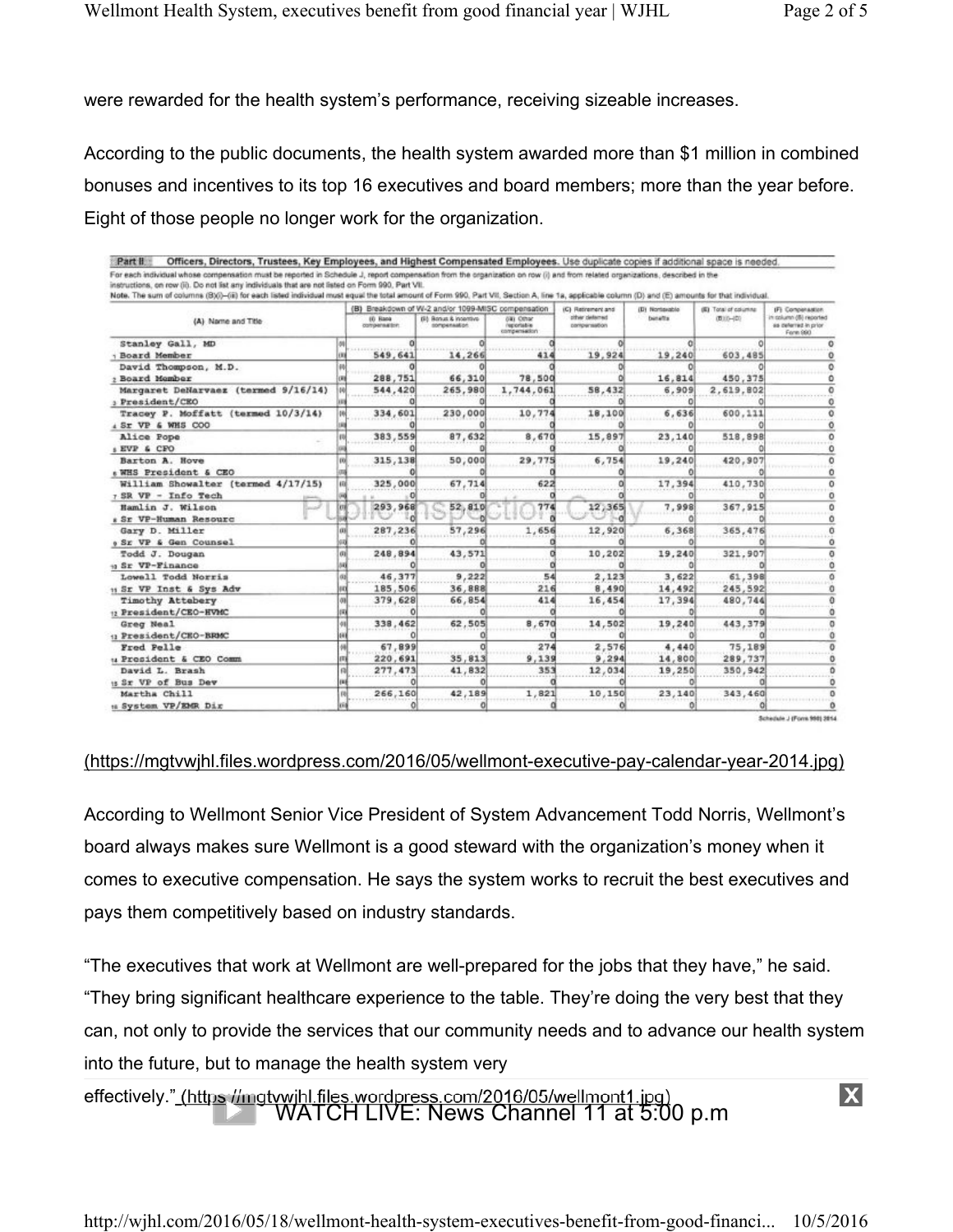While executive pay increased in 2014, Wellmont confirms there was no across-the-board increase for other employees.

"Although across-the-board raises were not available that particular year, Wellmont co-workers had the opportunity to earn quarterly performancebased incentive payments," the health system said. "In subsequent years, across-the-board increases have been provided."



Overall, Wellmont Health System is coming off a solid year financially, according to the organization's tax filings, but Wellmont says that doesn't mean the health system doesn't still need to merge with Mountain States Health Alliance.

According to Wellmont's 990, revenues increased by \$18 million or roughly three percent last fiscal year. At the same time, the documents show the not-for-profit cut expenses. Wellmont reports its operating margin was 0.8%.

"It doesn't paint a desperate situation," Norris said. "We don't have a desperate situation. In the strategic options process that our board set forth a couple years ago they were really being proactive."

Norris says the solid financial numbers show the system has an effective management team in place that's worked to add new services and make cuts where necessary to make the organization more efficient. Norris says the proposed merger with Mountain States would make the two even better long-term.

As for revenues earned in a given fiscal year, Norris says the organization reinvests that money back into the health system and the community.

According to tax documents, Wellmont returned \$77 million in benefits to the region, "including \$67,498,149 of costs for indigent patients and uncompensated care for other patients and \$10,049,985 for other community activities." WATCH LIVE: News Channel 11 at 5:00 p.m

 $\mathbf x$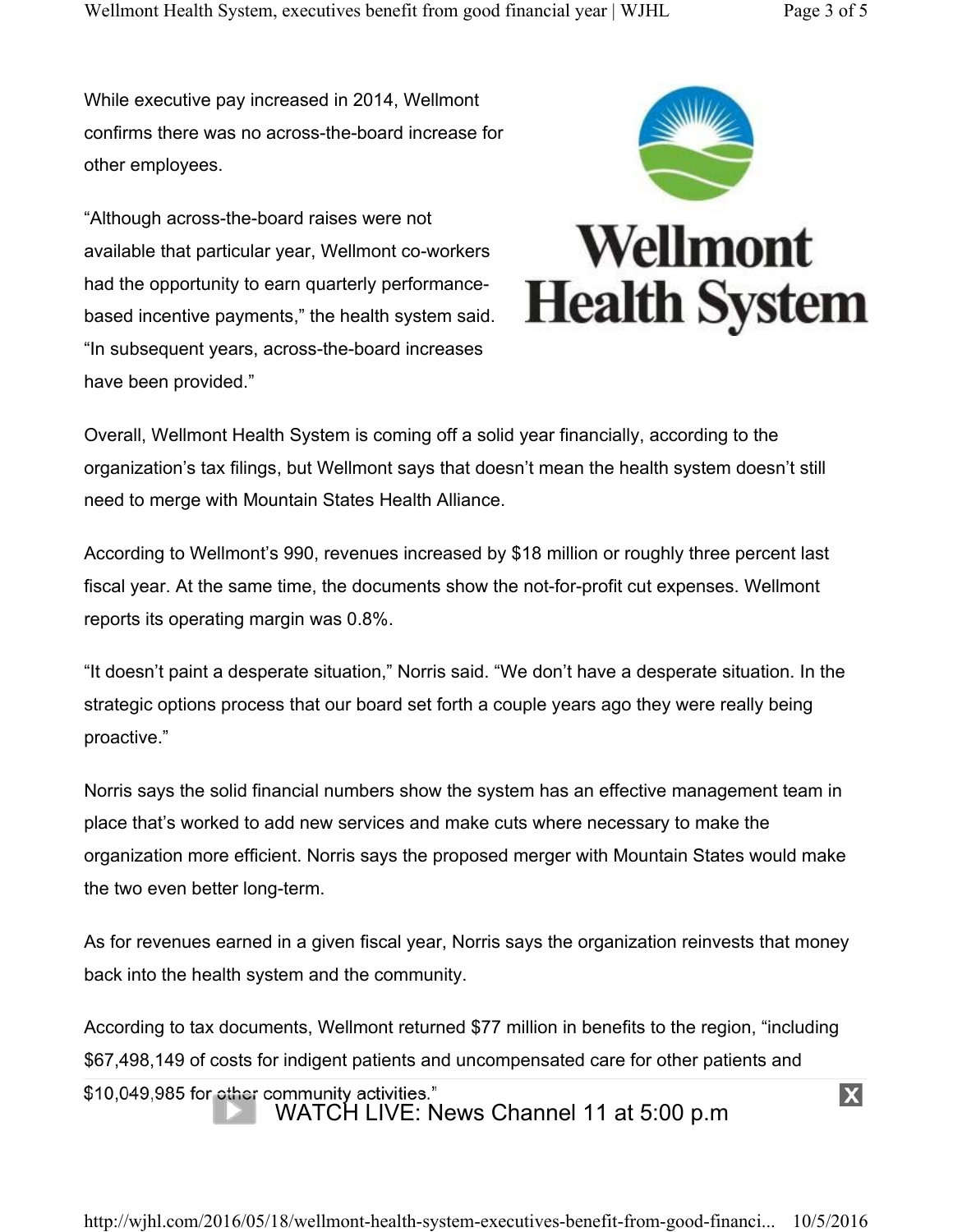"It's important to our community that we make consistent improvements in the way that we deliver healthcare and the fact that we're doing that in a tough environment speaks to the effectiveness of our management team, the commitment that we have to our community and our desire to make Wellmont the health system that it can be," Norris said.

The previous year, tax documents reveal Wellmont returned \$61 million in benefits to the region, "including \$50,795,901 of costs for indigent patients and uncompensated care for other patients and \$10,678,641 for other community activities."

#### **See also:**

- **Former Wellmont CEO received \$1.7 million severance package (http://wjhl.com/2016/05/18/former-wellmont-ceo-received-1-7-million-severancepackage/)**
- **Wellmont nurses raise thousands for cancer patients (http://wjhl.com/2016/04/30/wellmont-nurses-raise-thousands-for-cancer-patients/)**
- **Local advisory group meets about Mountain States and Wellmont merger (http://wjhl.com/2016/04/30/wellmont-nurses-raise-thousands-for-cancer-patients/)**
- **MSHA, Wellmont employees to voice concerns about potential merger at meeting** (http://wjhl.com/2016/03/29/msha-wellmont-employees-to-voice-concerns-about-potentialmerger-at-meeting/)
- **MSHA/Wellmont merger docs: \$25 million in possible labor expense savings (http://wjhl.com/2016/03/25/mshawellmont-merger-docs-25-million-in-possible-laborexpense-savings/)**
- **TDH reveals names of local citizens involved in discussions over proposed Wellmont-Mountain States merger (http://wjhl.com/2016/03/14/tdh-reveals-names-oflocal-citizens-involved-in-discussions-over-proposed-wellmont-mountain-statesmerger/)**
- **Mountain States, Wellmont file paperwork initiating merger review process (http://wjhl.com/2016/02/16/mountain-states-wellmont-file-paperwork-initiatingmerger-process/)**